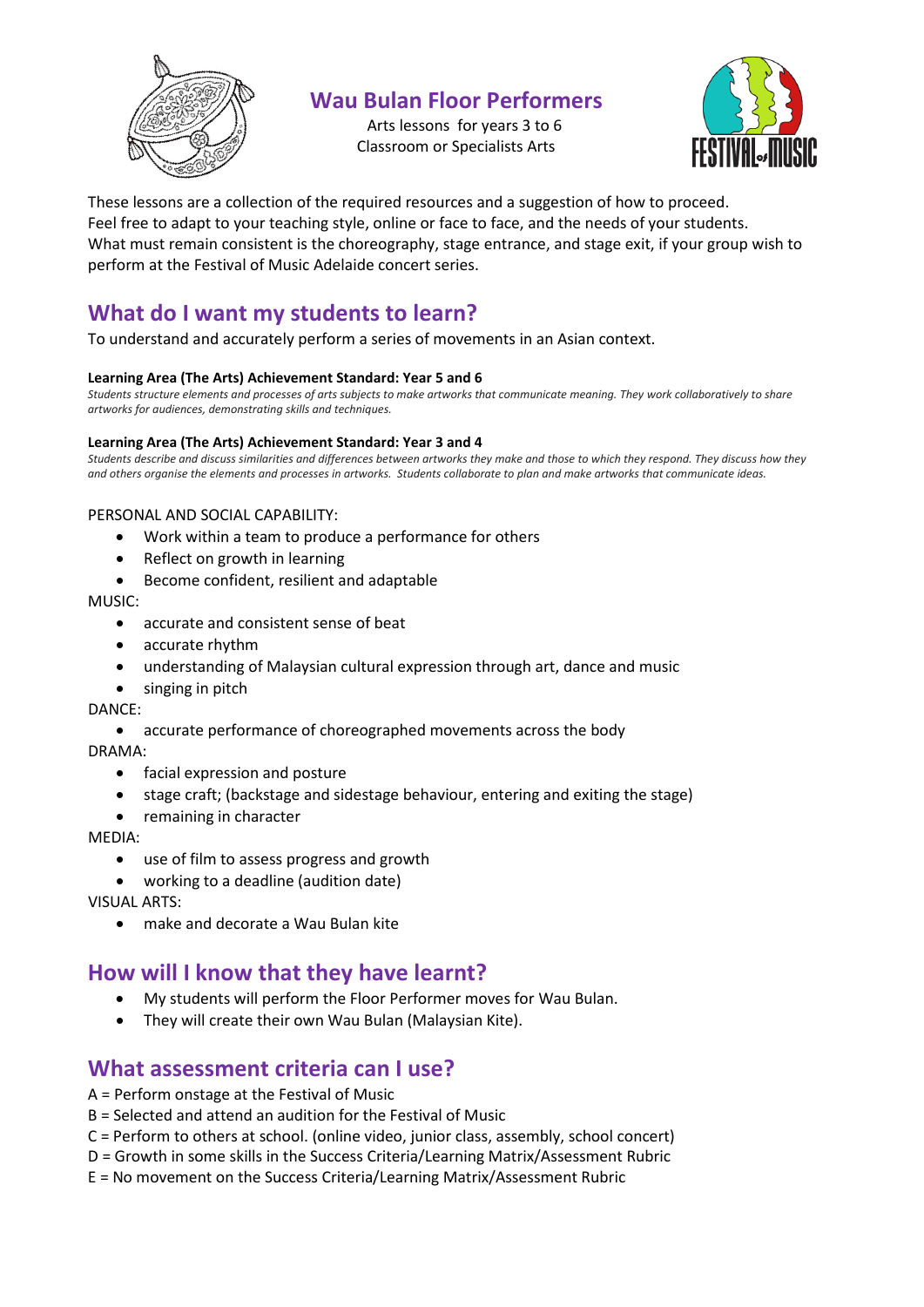# **Resources you will need**

- Lesson plans.
- Festival of Music App which has the song. (*The choreography here is for the Choir only*)
- 2022 Festival of Music Songbook which has the song. (*The choreography here is for the Choir only*)
- A great performance of Wau Bulan at iSing in Silicon Valley to inspire your students. Our choreography is simpler. Can your students discuss the differences? Students can find and use the QR code in the Songbook on page 74. <https://www.youtube.com/watch?v=PKFAlMFXr1Y>or
- Teaching videos of each section of the song. These are perfect to put online in the first weeks for students to learn at home. **Introduction**: <https://youtu.be/p7GcNQcAsJE> **Verse 1**: [https://youtu.be/vb5AT41X\\_ug](https://youtu.be/vb5AT41X_ug) **Chorus:** <https://youtu.be/ShZs2GBreHc> **The End:** (from 1:40 in this film)<https://youtu.be/7hj9KJ9VlJs>
- A suggested Student Success Criteria/Learning Matrix/Assessment Rubric. Select whichever descriptor applies to your school. You can find this at the end of this document.
- Film about Wau Bulan (Malaysian kite). <https://www.youtube.com/watch?v=ea749wWj6tI>
- Wau Bulan outline from OZ Asia. [https://www.abc.net.au/reslib/201308/r1153355\\_14472980.pdf](https://www.abc.net.au/reslib/201308/r1153355_14472980.pdf)
- Wau Bulan origami. <https://youtu.be/Gw-96xcbgDU>

# **Lesson Plans**

### **Lesson One: The hook**

- View and discuss the film of students performing at iSing Silicon Valley.
- Talk about an amazing opportunity to perform a version of this at the Festival Theatre in September. It would be like representing your school at SAPSSASA sporting events. Are you up for the challenge? It could be your whole class or the best students selected from all your classes. They do not have to be in your choir.
- Get onto the Festival of Music App or website and listen to the song.
- Look at the information that is in the grey box in the Songbook. Use the QR codes.

### **Lesson Two: What can I do now?**

- In pairs or small groups film each other's first attempt at the movements while watching the teaching videos for the Intro, Verse 1 and the Chorus. Encourage hilarity. This becomes their baseline data.
- Students self-assess their base line ability, using the teaching videos and the Success Criteria/Learning Matrix/Assessment Rubric (pre learning data).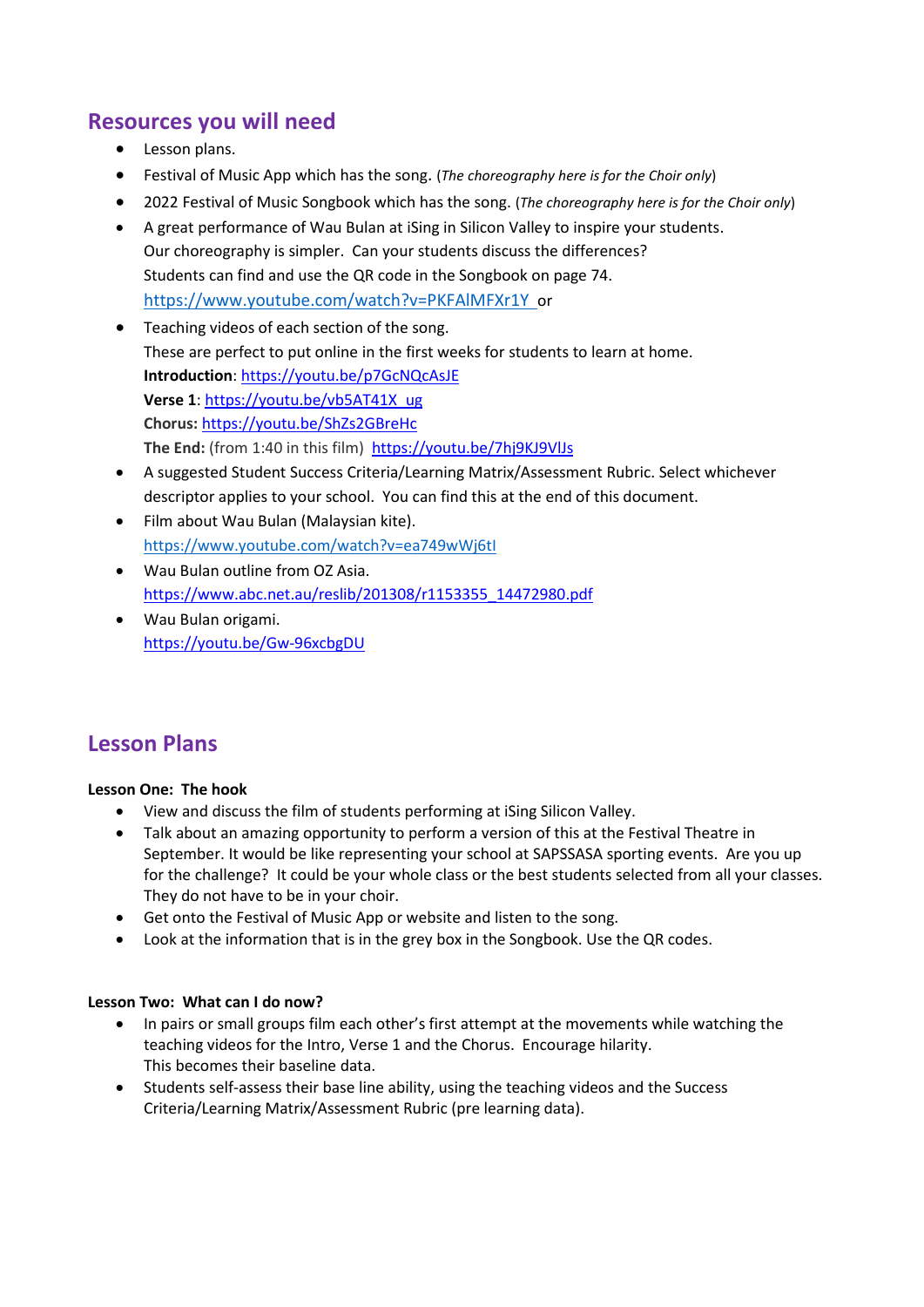### **Lesson Three: Explicit teaching Intro** (Rehearsal marks A and B on the score)

- Use the intro teaching video to teach how to sit down very, very accurately.<https://youtu.be/p7GcNQcAsJE>
- Give your students a Mathematics task to mark out the rehearsal space. The stage area at the Festival Theatre is 10 metres X 3 metres.
- Organise your class into one or two, lines, whatever looks best for your team. Use window spacing like this.



- Teach, how to always wait silently side stage, getting into character, right from this first lesson. Walk on confidently and into standing position on the stage. Imagine a curtain rising in front of you. As the music begins, sit down as per the video.
- Sit perfectly still in prayer position, ready for when the Verse starts.
- Explain the value of repetition and resilience as a learning tool for excellence.
- Ask the students if they have moved on their Success Criteria/Learning Matrix/Assessment Rubric.
- After the lesson put a link to the teaching videos up on whatever platforms you use, Skoolbag, Seesaw, iPads etc so students can take responsibility for their own learning.

### **Lesson Four: Explicit teaching Verse** (Rehearsal mark C)

• Revise stage entrance and Intro. Rehearsal marks A and B. Use the Verse 1 teaching video to teach the Verse. [https://youtu.be/vb5AT41X\\_ug](https://youtu.be/vb5AT41X_ug) This is where the music speeds up. The choir will have simplified moves.

As Floor Performers you have more room and get to have bigger moves.

- Take time to get the correct pull and push the air movement with **both** hands. Talk about why one hand may be harder to get accurate than the other.
- Use the slow down function on the app to rehearse section C slowly and accurately.
- Rehearse from the beginning to the Chorus at Rehearsal mark D.
- For a break maybe introduce some of the Wau Bulan Kite ideas.
- Rehearsal mark F is the verse again so you now know this too.

### **Lesson Five: Explicit teaching Chorus** (Rehearsal mark D)

- Revise stage entrance Intro and Verse. Rehearsal marks A to C.
- Check in with the learning matrix. How are they travelling?
- Use the Chorus teaching video to teach the Chorus at section D. <https://youtu.be/ShZs2GBreHc>
- Check in with the students where to next? Complete the song or work on some Art activities with the Wau Bulan.
- After the lesson make a decision about who and how your students will audition for the Festival, as a class or as students selected by you from many classes. They don't have to be anywhere near perfect at this stage. Enthusiasm counts for so much at this point. **Audition applications open from March 9** (Week 6 Term 1) on the Festival of Music website and

are due by May 5 (Week 1 term 2).

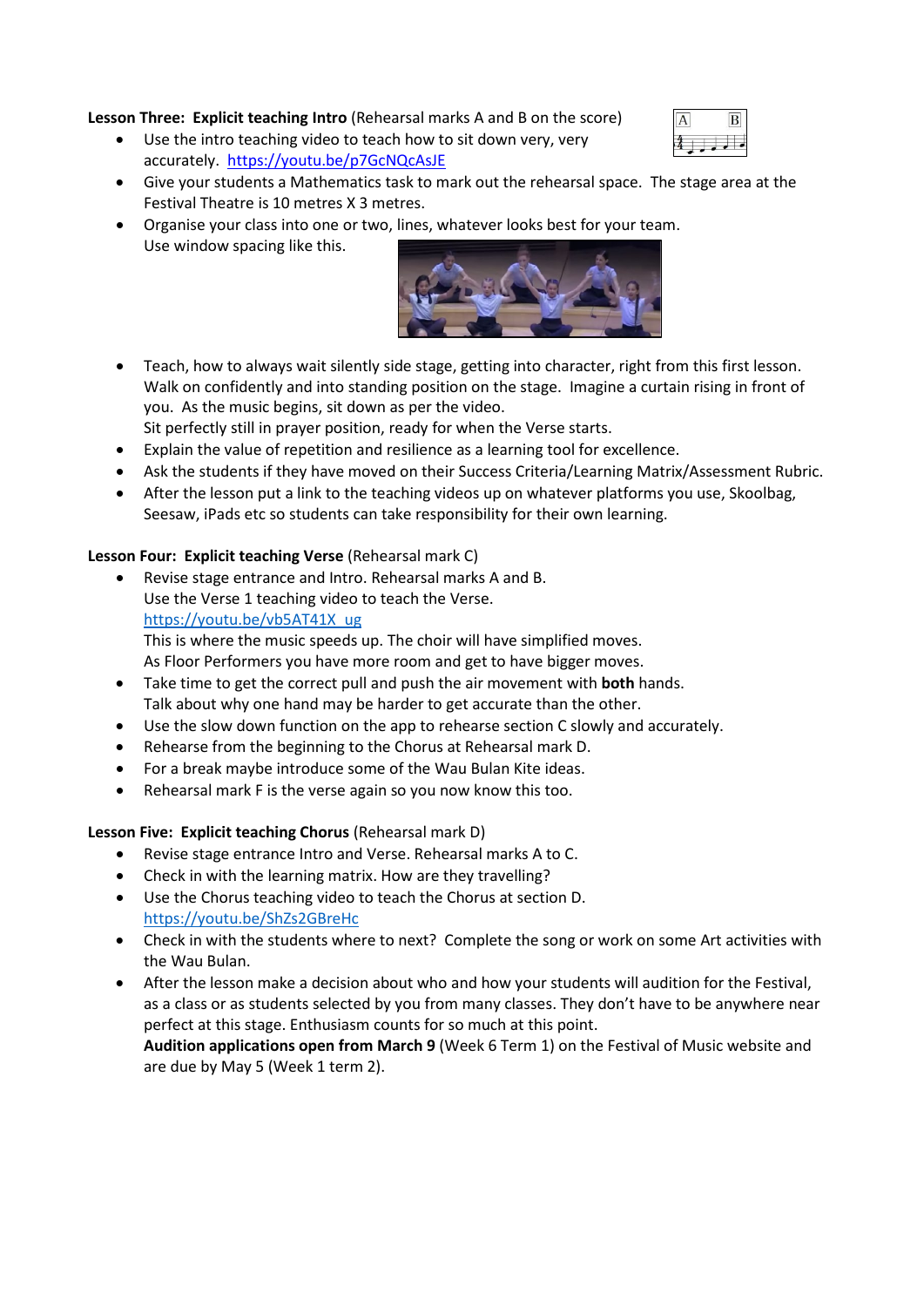#### **Lesson Six: Explicit teaching of the ending**

- Use the teaching video from 1:40 to learn the last line of the song and the final tableau (freeze). <https://youtu.be/7hj9KJ9VlJs>
- At rehearsal Mark F the verse moves are those you already know. Join this to the ending you have just learnt.
- Add in Rehearsal Mark E. Three groups of 8 circle claps. We may add extra moves to this later on, but for the audition we need very secure clapping on the beat and in tempo.
- Teach how to stand, bow, and move off stage, remaining in character. This is vital to complete the performance. Bowing correctly is important. Hands and arms by your sides, bend from the waist until your torso is perpendicular to your legs, look at your shoes for just over a second then rise. At my school we all think the word *hippopotamus* while looking at our shoes.

### **Lesson Seven: Rehearsal for Assessment**

- Students manage their rehearsal time in preparation for filming their performance.
- You can add more lessons here if you have time.
- Use the Success Criteria/Learning Matrix/Assessment Rubric to guide rehearsal.

#### **Lesson Eight:**

- Students film each other or the whole group now that they have learned and rehearsed. Ensure that the films are useful footage for all to use in assessment. Include walking onstage, the tableau at end, bowing and walking offstage.
- Students assess themselves and or each other using the Success Criteria/Learning Matrix/Assessment Rubric.
- Organise as many performances as possible for your students at school with your choir.
- Select B grade and potential A grade students to form your team to attend the audition for the Festival.